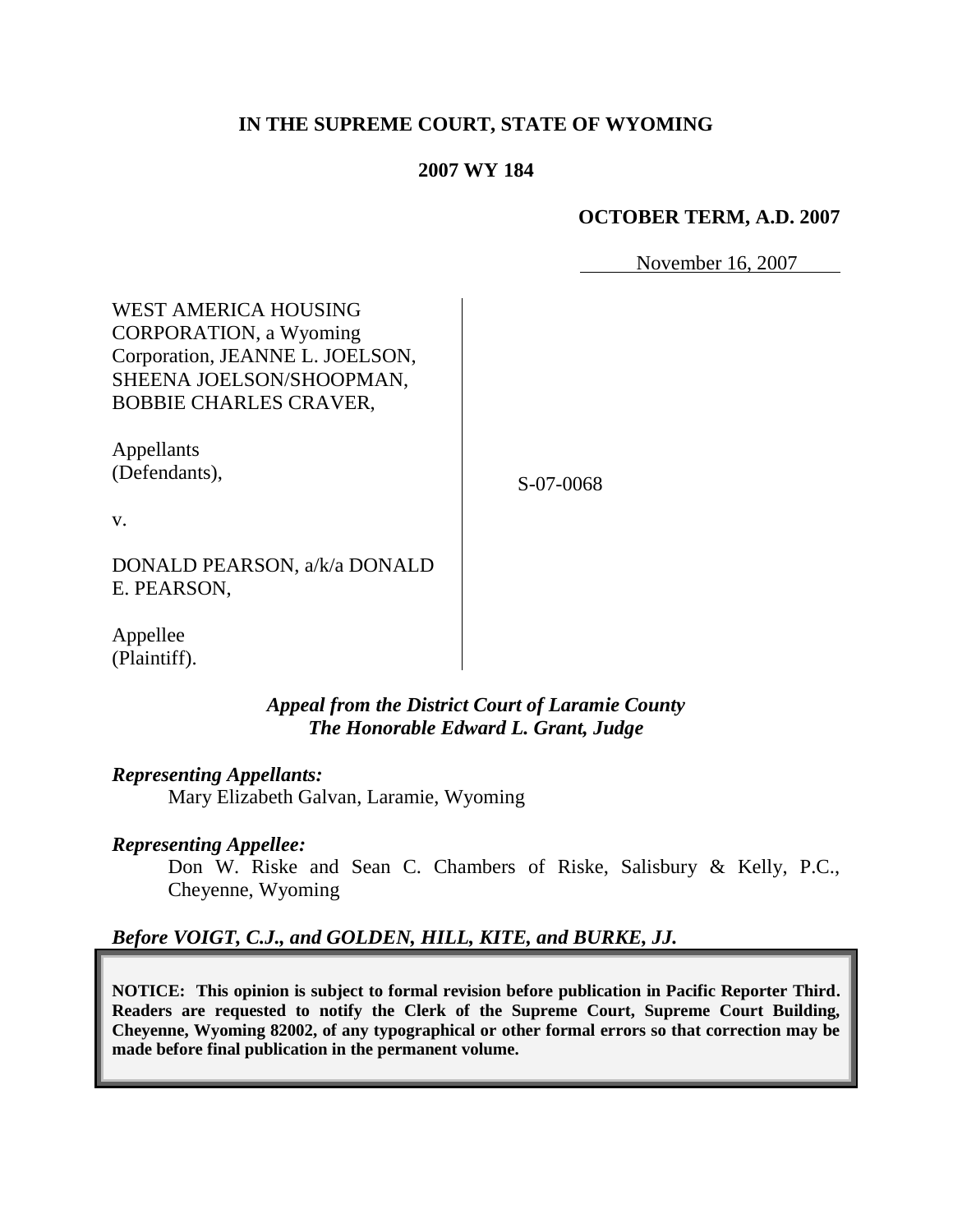#### **HILL, Justice.**

[¶1] Appellants, West America Housing Corp. (WAHC), Jeanne L. Joelson (Joelson), Sheena Joelson/Shoopman (Shoopman), and Bobbie Charles Craver (Craver) challenge a January 21, 2007 order of the district court which found that: (1) A quitclaim deed from Appellee, Donald E. Pearson (Pearson) to Larry D. Oltman (Oltman) (Oltman is Jeanne Joelson's brother) was void for lack of consideration; and (2) that subsequent quitclaim deeds from Oltman to WAHC, and from WAHC to WAHC and Craver, were void because they were fraudulent conveyances. It helps to clarify what follows, to note here that Joelson, Shoopman (daughter of Joelson), Craver, and Oltman purported to own WAHC. Having voided all three of the above-described deeds, the district court's order also quieted title to the disputed property in Pearson, but did not award him any monetary damages. Appellants claim that the district court's order is erroneous for several reasons. We will affirm.

#### **ISSUES**

[¶2] Appellants raise these issues:

A. Whether a fully executed quitclaim deed, acknowledging payment of consideration and containing no reservation of rights may be set aside as void for lack of consideration under the doctrines of merger and estoppel by deed.

B. Whether the trial court's setting aside the quitclaim deed from Pearson to Oltman was plain error, requiring reversal to give effect to the doctrines of merger and estoppel by deed.

C. Whether conveyance of the subject property to a party to the deed, by quitclaim deed, was sufficient to confer title in the property to the grantee, who could then dispose of the property by quitclaim deed to a subsequent grantee.

Pearson articulates these issues:

I. Whether the doctrines of merger and estoppel by deed should be considered by this Court on appellate review since they were not raised in the District Court.

II. Whether a fully executed quitclaim deed may be set aside as void for lack of consideration under the doctrines of merger and estoppel by deed.

III. Whether the District Court erred as a matter of law in setting aside as void the Oltman to "WAHC Deed" and from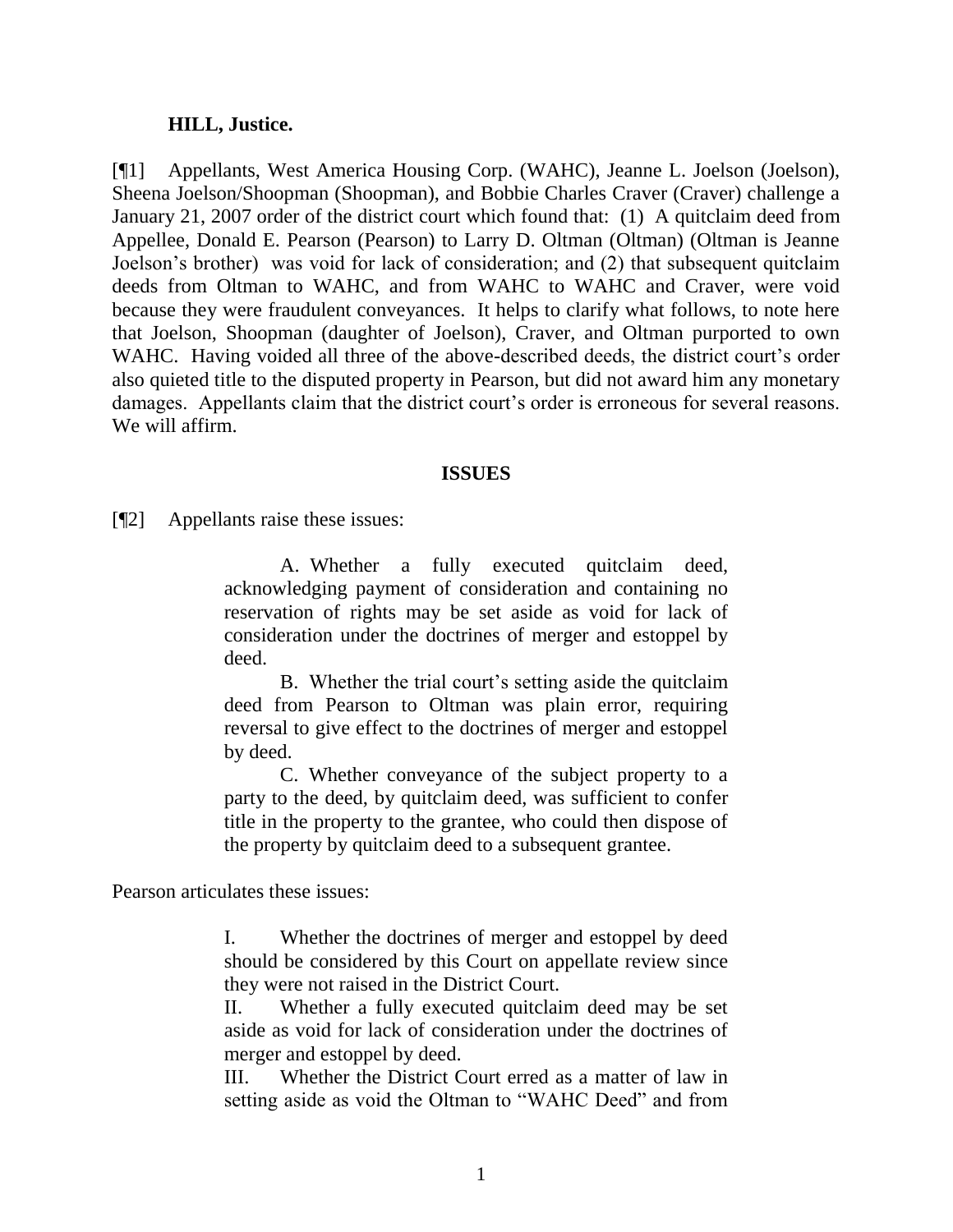"WAHC to WAHC and Craver Deed" as fraudulent conveyances.

# **FACTS AND PROCEEDINGS**

[¶3] Pearson initially filed this suit in the district court on September 13, 2004, and then filed an amended complaint on April 29, 2005. In his complaint, Pearson averred that he acquired the subject property (Tract 1, Read Tracts, Laramie County, Wyoming - hereafter the "Wrangler Road Property") by warranty deed on August 9, 2002. That deed was recorded on August 15, 2002. Pearson made a down payment of \$75,755.23 on the property. He also took out a mortgage on that property in the amount of \$279,200.00. About these two items there is no dispute. It is clear from the proceedings in this case that Pearson expected Joelson, Craver, and/or WAHC to repay him for the down payment he made on that property, but that they never did so. Joelson admitted that she (and WAHC) had tried to refinance the property to get Pearson off the mortgage, but had been unsuccessful in doing so.

[¶4] At trial Pearson testified in his own behalf. Pearson was 84 years of age at that time (November 6, 2006), and his testimony was not always as coherent as might be desired. However, he did relate that he knew Joelson and that she asked him to purchase the Wrangler Road Property in her behalf. The record does not reflect why he did this at her request, except for Joelson's explanation that he did it for the income tax deduction for the mortgage interest paid. Pearson denied having a long-term working relationship with Joelson in the real estate business. Joelson, however, contended that they had done business deals together for four or five years and had known each other for a long time, including that Pearson had once indicated he wanted to marry her. Joelson explained that she asked Pearson to work with her with respect to the Wrangler Road Property because she was looking for a home in a drier climate for her brother, Larry D. Oltman. Oltman had a lung ailment and lived in Minnesota. Joelson testified that she obtained the keys to the residential property directly from the previous owners, after Pearson made the purchase. Although the record is not crystal clear in this regard either, Joelson testified that WAHC made all the mortgage payments (which included the taxes), as well as the premiums for the insurance coverage, on the Wrangler Road Property. Apparently, Joelson has resided on that property since the time of its purchase (Joelson testified that Oltman had a stroke and never made it out to Wyoming).

[¶5] Joelson admitted that Pearson was not paid the \$75,755.23 at the time the quitclaim deed to Oltman was executed (as is recited in that deed), but she did assert that, on a date she could not remember, she repaid Pearson for the \$75,755.23 down payment he had made in her behalf by delivering to him that amount of cash, which she carried in a shoebox, to his room at an assisted living facility. Craver became involved in this matter because he claimed to have provided Joelson with \$24,000.00 in hundred dollar bills (from the sale of a vintage Camaro automobile), and so he wanted an interest in the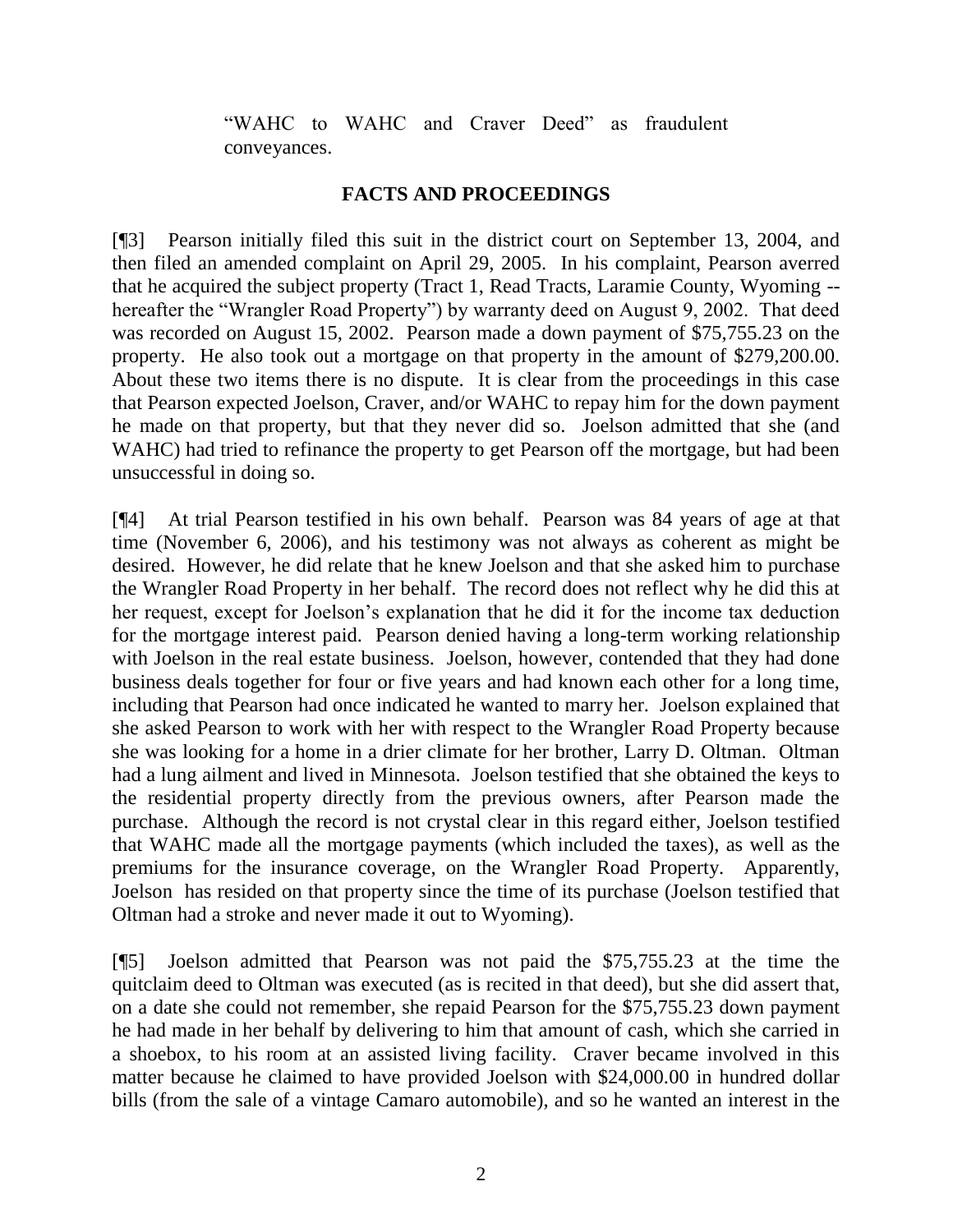Wrangler Road Property to protect his "investment." His \$24,000.00 was included in the "shoebox" payment. Craver recorded the quitclaim deed from Pearson to Oltman because he was told to do so by Oltman or Joelson. Craver was given an opportunity to present some documentary evidence to support his story, but he did not do so. Joelson had no receipts or other documentation of the cash payment (her share of the repayment came from cash she kept around the house, so there was no withdrawal slip or other documentation). The district court stated on the record that he found Joelson's testimony to be "wildly unbelievable" and likely "perjury." Craver did not appear at the trial, nor did Shoopman. The record was left open for Craver to supplement the record before the district court, but he did not do so.

[¶6] On May 14, 2004, a quitclaim deed was recorded in Laramie County, probably by Craver. That deed transferred ownership of the Wrangler Road Property to Oltman by quitclaim deed and indicated that Pearson had received \$75,755.23 ("in hand paid") as consideration for that transaction. Pearson denied ever receiving any money from anyone involved in this case and did not recognize the quitclaim deed as something he had done.<sup>1</sup>

[¶7] On October 7, 2003, Oltman executed and delivered a quitclaim deed for the subject property to WAHC. This deed was recorded on February 11, 2005. In turn, on February 11, 2005, WAHC executed and delivered a quitclaim deed to the subject property to WAHC and Craver. That deed was recorded on that same date. Eventually, Oltman conceded the following allegations made in Pearson's complaint:

> 3.2 Defendant Larry Oltman, by and through his sister and agent, Jeannie Joelson, represented to [Pearson] that the Defendants would pay to [Pearson] the sum of Seventy Five thousand Seven Hundred Fifty-Five Dollars and twenty three cents (\$75,755.23) and assume and pay the mortgage for the remainder of the purchase price if [Pearson] would purchase the subject property, pay the down payment of Seventy Five thousand Seven Hundred Fifty-Five Dollars and twenty three cents (\$75,755.23), execute the Mortgage and then convey the Subject Property to Defendant Oltman.

. . . .

 $\overline{a}$ 1 It would be more accurate to say that Pearson's testimony was equivocal about whose handwriting appeared in the blanks of the quitclaim deed form. Pearson conceded that it looked like it could be his printing in the blanks, and part of the signature looked like his, but taken as a whole, his testimony indicated that he did not recognize the deed, that he did not complete or sign it, and he most certainly did not receive the consideration that the deed indicated was delivered to him at signing. He also said he would not have signed such a deed without first being paid.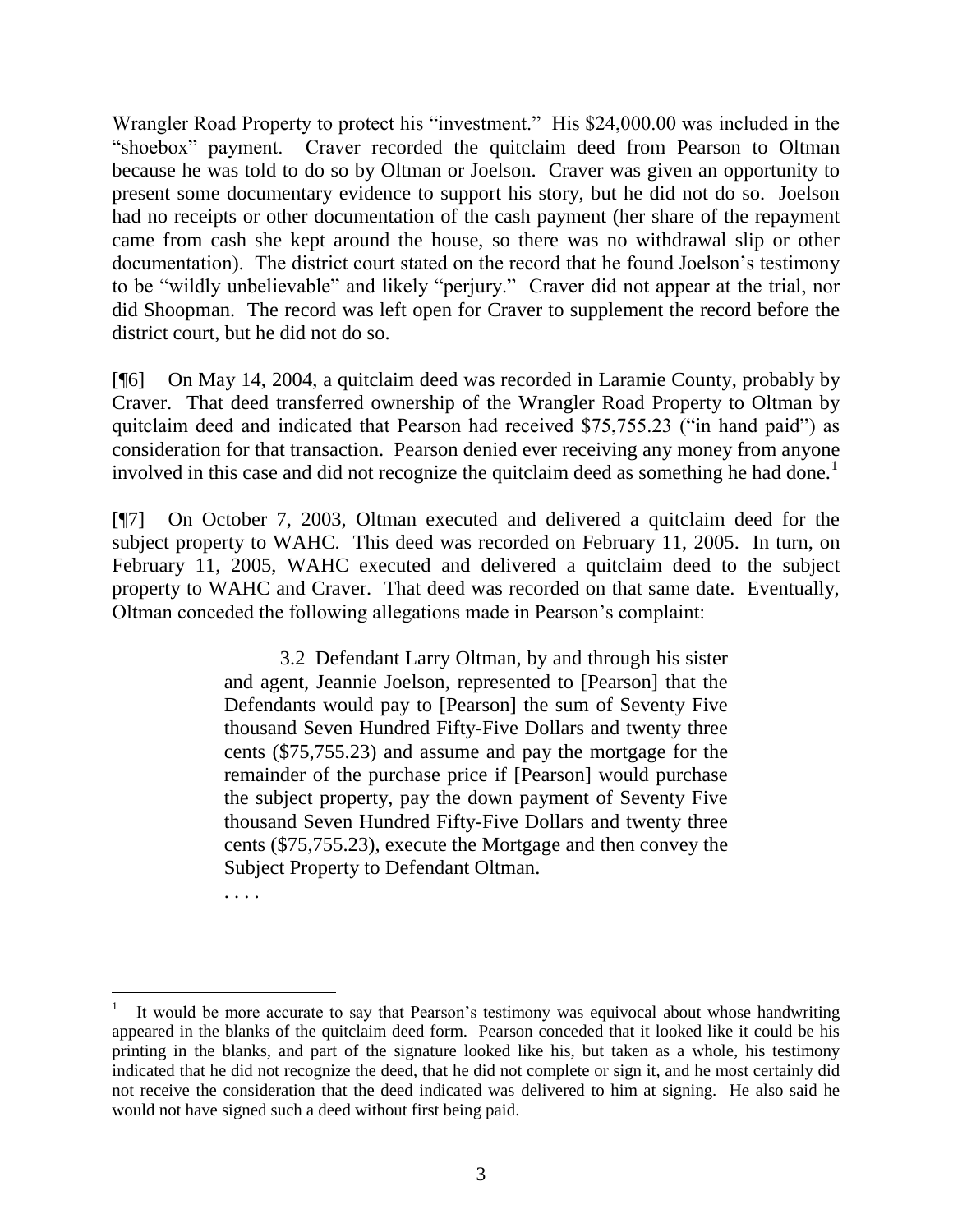5.3 Defendants assured [Pearson] that they would not record such deed until they had paid the down payment to [Pearson] and had assumed and paid the Mortgage obligation. . . . .

5.5 The recording of such Quitclaim deed by Defendants was a fraudulent conveyance made by Defendants for the specific purpose of defrauding [Pearson]. [Vol. I, 232, 90-91]

As a result, Oltman was dismissed from this litigation.

[¶8] Pearson alleged that no consideration was paid to him, and that the quitclaim deed to Oltman (to the extent it was actually authentic) should be void for lack of consideration. Pearson also asked the district court to quiet title to the property in him and to require the occupants to pay any damages due to him. Pearson further asserted that intermediate transactions between Oltman, WAHC, and Craver constituted fraud. Pearson also contended that the transactions described above unjustly enriched the Appellants and the Appellants should have to disgorge any and all profits derived from the series of transactions described above. Finally, Pearson contended that the latter two transactions described above were fraudulent conveyances prohibited by Wyo. Stat. Ann. § 34-14-108 (LexisNexis 2005).

## **STANDARD OF REVIEW**

[¶9] When a matter has been tried before the district court without a jury, our review of the court's findings of fact is under the clearly erroneous standard. Conclusions of law are reviewed *de novo*. *Kimble v. Ellis*, 2004 WY 161, ¶ 7, 101 P.3d 950, 953 (Wyo. 2004).

## **DISCUSSION**

[¶10] The issues raised in this appeal were not addressed to the district court in the proceedings below:

> We have held that we will not consider issues that were not "raised below in **any meaningful manner**." *Beaugureau v. State*, 2002 WY 160, ¶ 11, 56 P.3d 626, 631 (Wyo.2002) (emphasis added). "It is a basic premise of appellate practice that to preserve an issue for appeal, that issue must be called to the attention of the trial court in a **clear manner**." *Elder v. Jones*, 608 P.2d 654, 660 (Wyo.1980) (emphasis added).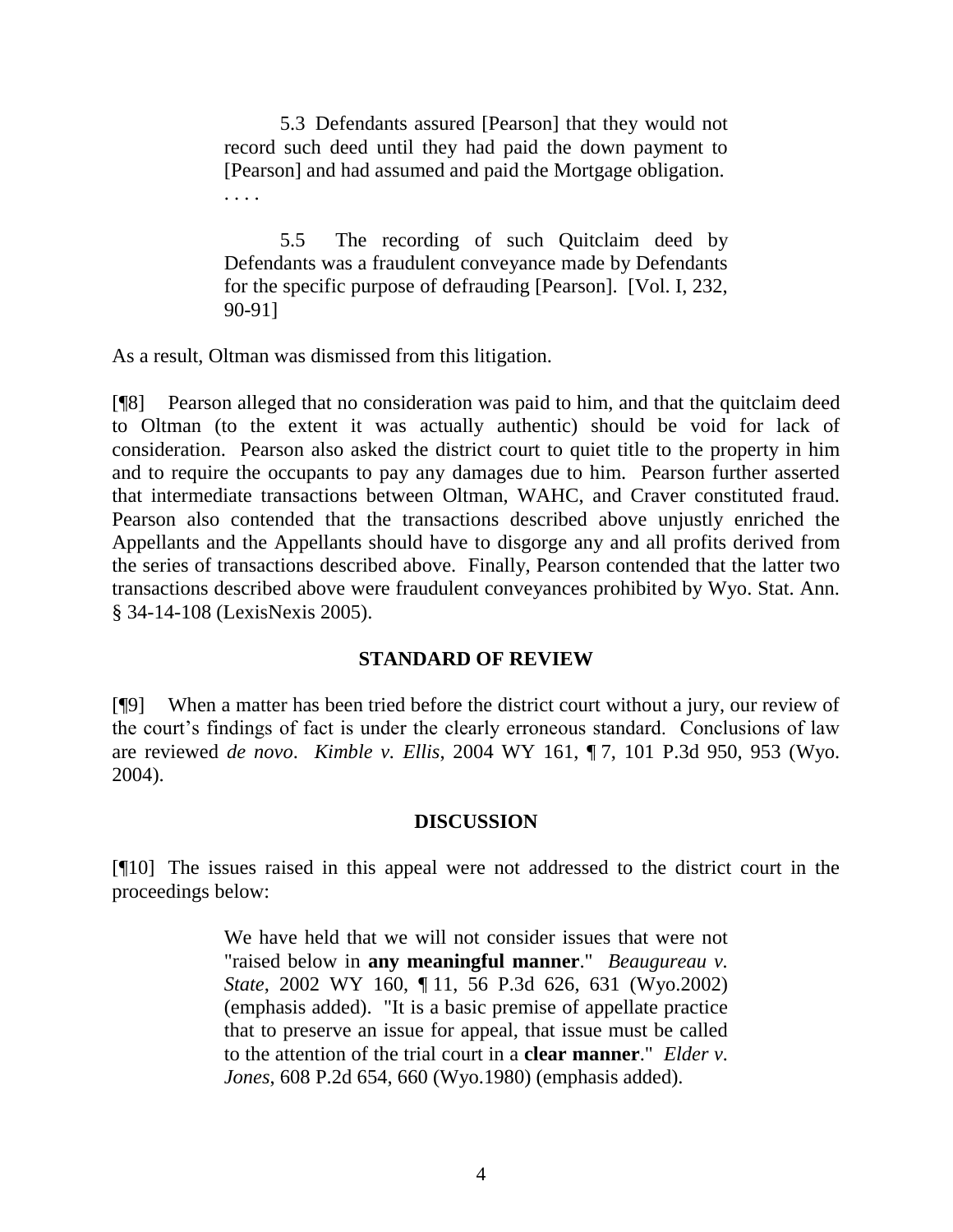*Yates v. Yates*, 2003 WY 161, ¶ 15, 81 P.3d 184, 189 (Wyo. 2003).

[¶11] Appellants assert that the district court committed plain error because the principles of merger and estoppel by deed mandate reversal of the district court's order. The well known elements of plain error are: (1) The record clearly and unequivocally reflects the facts complained of; (2) the facts demonstrate a transgression of a clear rule of law; (3) the error affects a substantial right of the appellant; and (4) the appellant has been materially prejudiced by the violation. *Nish v. Schaefer*, 2006 WY 85, ¶ 18, 138 P.3d 1134, 1141 (Wyo. 2006).

[¶12] Appellants assert that the doctrine of "merger" precludes the district court from concluding that there was no consideration paid Pearson for the quitclaim deed because the quitclaim deed acknowledges that he received the consideration. In *Rehnberg v. Hirschberg*, 2003 WY 21, ¶ 13, 64 P.3d 115, 119 (Wyo. 2003) we noted:

> A contract for the sale of realty is executory until closing, at which time the contract has been executed, it merges with the deed, and it is no longer separately enforceable. *Richardson v. Hardin*, 5 P.3d 793, 798 (Wyo.2000); *40 North Corp. v. Morrell*, 964 P.2d 423, 426 (Wyo.1998); *Bakken v. Price*, 613 P.2d 1222, 1227 (Wyo.1980). Thereafter, the rights and obligations of the parties are controlled by the deed. *Bakken*, 613 P.2d at 1227. An exception to merger, called the "collateral obligations rule," provides that contractual obligations that are collateral to the transaction survive closing and may be enforced under the contract. *Richardson*, 5 P.3d at 799; American *Nat. Self Storage, Inc. v. Lopez-Aguiar*, 521 So.2d 303, 305 (Fla.App.1988); and Lawrence Berger, Merger by Deed-- What Provisions of a Contract for the Sale of Land Survive the Closing?, 21 Real Estate L.J. 22, 24 (1992). A collateral obligation is one that is not "deed-related." Lawrence Berger, supra, 21 Real Estate L.J. at 32. Deed-related provisions are those concerning " 'title, possession [and] quantities or emblements of the land....' " *Bakken*, 613 P.2d at 1232 (McClintock, J., concurring in part and dissenting in part) (quoting *Chavez v. Gomez*, 77 N.M. 341, 423 P.2d 31, 33 (1967)).

[¶13] The important role the above-stated doctrine plays in contract law generally, and in real estate transactions in particular, cannot be overstated, and we do not dilute it here by concluding that we will not consider the Appellants' contentions in that regard under the plain error rule. The evidence is at best equivocal that Pearson actually signed the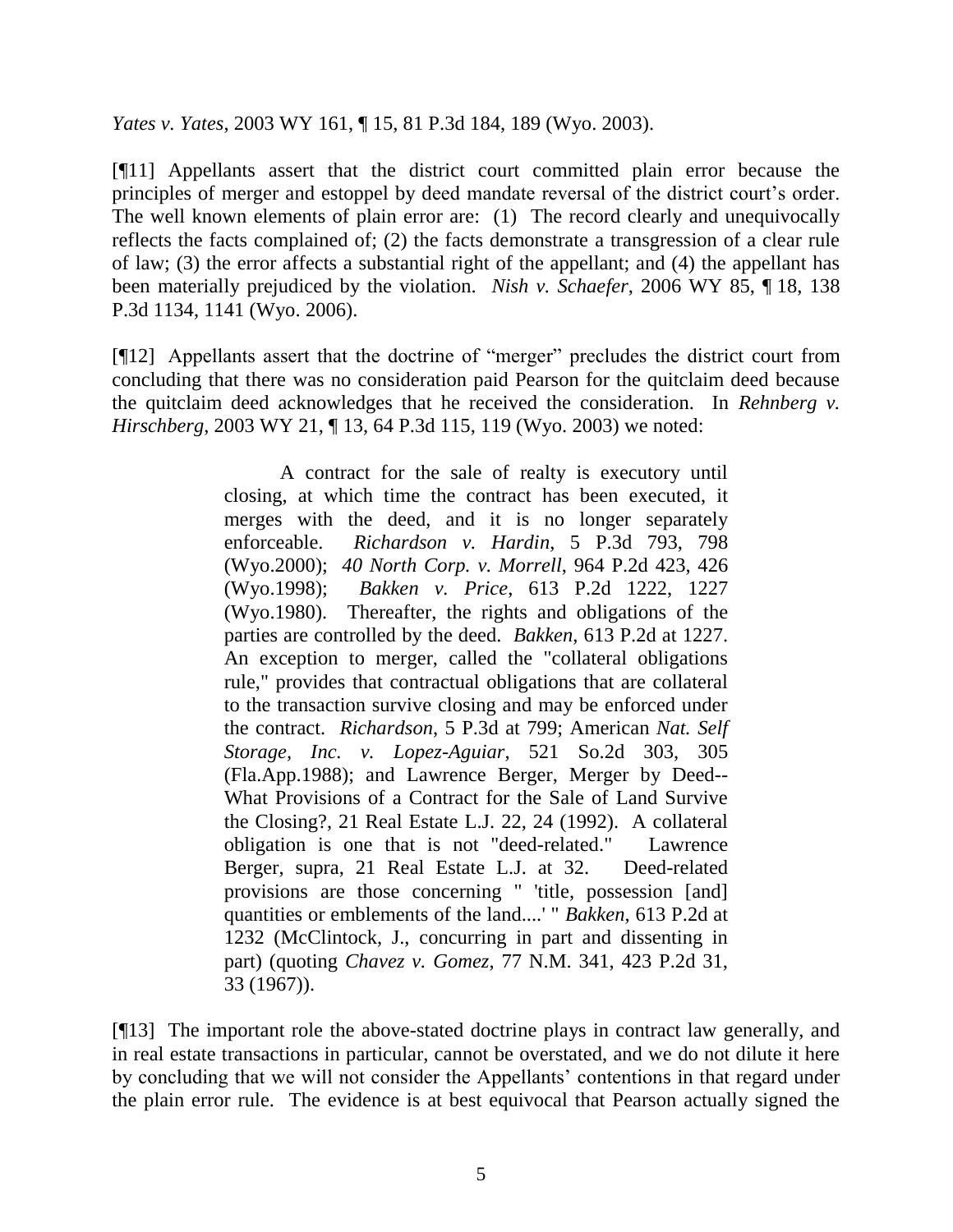quitclaim deed to Oltman. That deed was recorded by someone who was not a party to the deed. The beneficiary of the deed agreed that no consideration was paid to Pearson, and the only evidence to support the element of consideration was Joelson's "wildly unbelievable" tale of delivering the consideration to Pearson on an unknown date, in the form of cash in a shoe box, for which she obtained no receipt. It was not plain error for the district court to conclude that the deed at issue was void for lack of consideration, despite the language on the face of the deed. To the extent that that decision involved findings of fact, they are not clearly erroneous, and the district court's application of the law is not in error, given these unusual circumstances.

[¶14] With respect to estoppel by deed we have said:

Estoppel by deed generally is based upon the covenants contained in a warranty deed, and does not, therefore, arise from a conveyance via quitclaim. 3 *American Law of Property*, *supra*, § 15.19; 28 Am.Jur.2d, supra, § 6; 4 Herbert Thorndike Tiffany, *The Law of Real Property* § 1231 (3d ed.1975); 26A C.J.S. *Deeds* § 261 (2001). This rule is not absolute, however, and despite being a quitclaim in form, a conveyance may give rise to estoppel by deed when it "contains language showing that the grantor intended to convey and the grantee expected to acquire a particular estate." 28 Am.Jur.2d, *supra*, § 6; 4 *The Law of Real Property*, supra, §§ 1230-31. Alternatively stated, a "quitclaim deed is one which purports to convey, and is understood to convey, nothing more than the interest or estate in the property described of which the grantor is seized or possessed, if any, at the time, rather than the property itself." 26A C.J.S., *supra*, § 17 (footnote omitted). In that sense, a document that purports to convey a particular interest simply is not a quitclaim deed. The nature of a particular conveyance is determined by the intent of the parties:

*Kennedy Oil v. Lance Oil & Gas Company, Inc.*, 2006 WY 9, ¶ 29, 126 P.3d 875, 884 (Wyo. 2006).

[¶15] To avoid being redundant, we reject this claim of plain error for the same reasons we rejected the one immediately above, because it was not argued to the trial court and because the plain error rule does not mandate that we do consider it.

[¶16] The Appellants' other arguments are dependent upon the threshold issues discussed above, which we have rejected. Since we affirm the district court's conclusion that the initial quitclaim deed was void, it flows virtually without need for discussion that